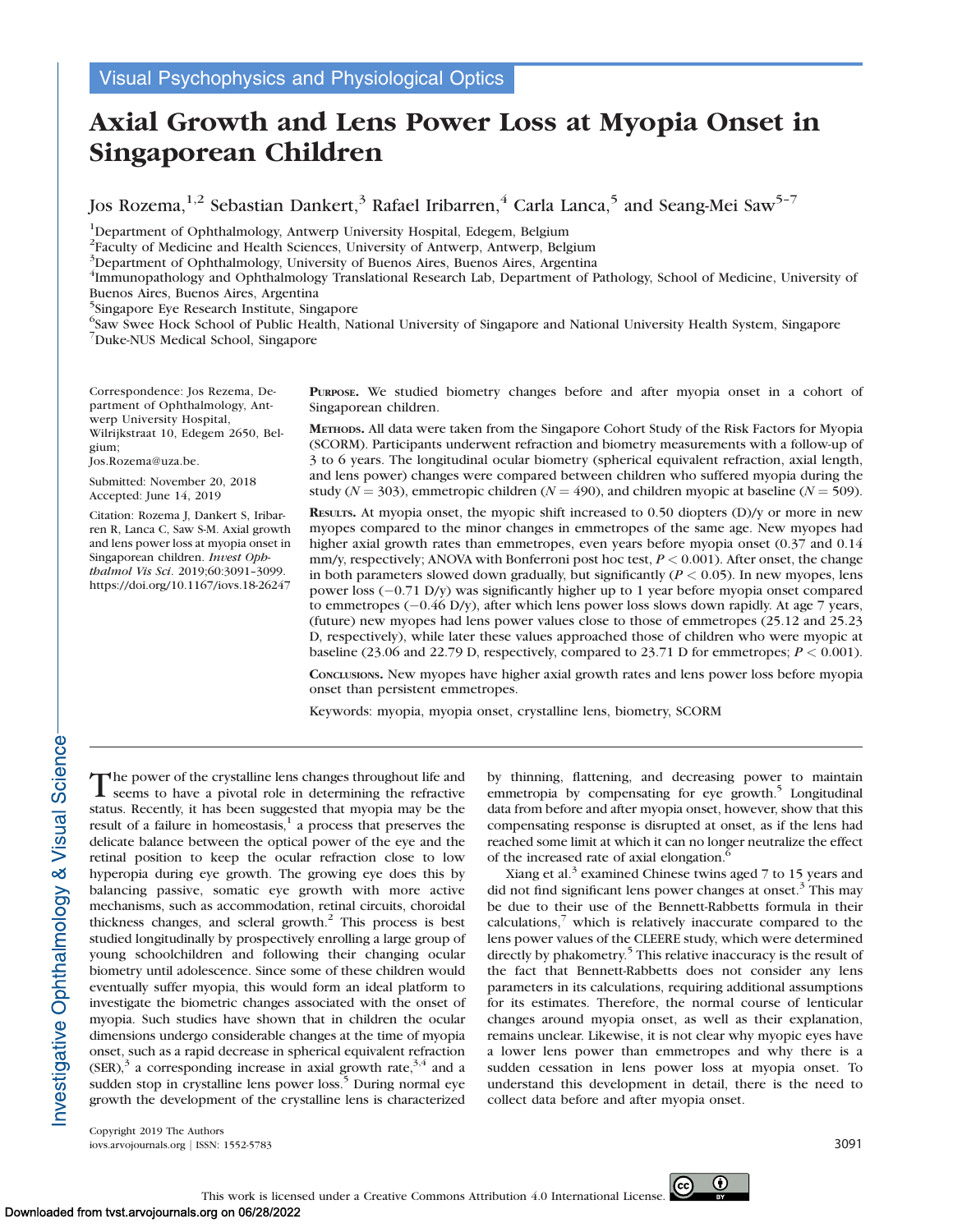This study aims to analyze how the ocular and lenticular dimensions changes around the time of myopia onset in a large cohort of Singaporean children. Developing myopes were grouped according to age at myopia onset. The myopic groups were compared by changes in the ocular components of refraction with persistent emmetropes (those that remained emmetropic during the study) and persistent myopes (those that were already myopic at baseline). These comparisons may help to resolve previous conflicting findings on biometric changes around myopia onset.

# **METHODS**

## **Subjects**

This work involves data of the Singapore Cohort Study of the Risk Factors for Myopia (SCORM). These data contained the biometry of children aged 6 to 9 years recruited from three Singaporean schools in 1999 and 2001. The detailed methodology has been reported previously.8,9 The study was approved by the ethics committee of the Singapore Eye Research Institute and the study protocol adhered to the tenets of the Declaration of Helsinki. Only children with written informed consent from their parents participated in the study.

The children underwent yearly examinations in their schools by a trained team using standard methodology. After cycloplegia (0.5% proparacaine, followed by three drops of 1% cyclopentolate solution at 5-minute intervals), refraction and corneal radius were measured using an autokeratorefractor (model RK5; Canon, Inc., Ltd., Tochigiken, Japan). An Echoscan model US-800 (Nidek Co., Ltd., Tokyo, Japan) was used to measure axial length, vitreous chamber depth, anterior chamber depth, and lens thickness.

## Calculations

The SER of the randomly selected eye was calculated as sphere  $power + 0.5$  cylinder power. A child was deemed emmetropic throughout the study if its SER remained between -0.50 and  $+1.00$ . A child who started out with emmetropia at the first visit and suffered a SER equal to or below -0.75 D later in the study was classified as having newly developed myopia. All children with newly developed myopia and at least three visits were included in the analysis. A third subset was included containing children who were already myopic (i.e., SER  $\leq$ -0.75 D) at baseline, and either stabilized or progressed further during follow-up.

Corneal power, in diopters (D), was calculated from the corneal radius of curvature with a refractive index of 1.328, as proposed by Olsen<sup>10</sup> and Manns et al. (IOVS 2014;55:ARVO E-Abstract  $3785$ .<sup>10</sup> The crystalline lens power was calculated based on distance cycloplegic autorefraction, corneal power, anterior chamber depth, lens thickness, and axial length using the formula proposed by Bennett. $^{11}$ 

# Progression Analysis

Previous studies<sup>3,5</sup> analyzed myopia development by sorting follow-up visits according to the age at myopia onset, assigning that moment  $t = 0$ . Years before onset were indicated by negative numbers  $(t = -1, -2...)$  and years after onset by positive numbers  $(t = +1, +2)$ . In our study, to avoid mixing subjects of different ages and ocular growth stages, children were grouped according to age at myopia onset. This allowed comparisons between subjects of the same age who remained emmetropic, were myopic at baseline, or had myopia during the study. The yearly changes in the main ocular components were calculated by subtracting the value of the previous year.

Children with myopia onset at ages 8 and 9 years were excluded from the analysis due to insufficient data before onset.

#### Statistical Analysis

The mean values for SER and the main ocular components were calculated with 95% confidence intervals. Comparisons were performed using ANOVA and Bonferroni post hoc tests, which corrects for  $\alpha$ -inflation due to the large number of repeated tests. Data analyses were performed with SPSS (version 15.0; SPSS, Inc., Chicago, IL, USA).

#### **RESULTS**

#### Demographics

The cohort consisted of 1302 Singaporean children aged 8.02  $±$  0.86 years at first visit (51.7% boys, 48.3% girls), of whom 490 were myopic at baseline and 303 remained emmetropic throughout the study. The remaining 509 children suffered myopia during the study, at a mean age at onset of  $9.57 \pm 1.03$ years (range, 8–11 years).

# Changes in Spherical Equivalent Refraction With Age

In emmetropes, the mean SER changes very slowly, but significantly with age (ANOVA with Bonferroni post hoc tests,  $P < 0.05$ ; Fig. 1a; Table 1; full Table available as [Supplementary](https://arvo.silverchair-cdn.com/arvo/content_public/journal/iovs/938091/iovs-60-08-04_s01.xlsx?Expires=1563396658&Signature=YB6IX5KTLSLIQw28oBTiEgSUII11MjbLhPvttxQLO5msa-o37tfyi3Hcksoq2-EqXU3iuf1ZYfxGd~3sxqXy9hsgThNrplr~WF9KtkDytnpJkblHeW3aUIOVXYqbHNayD143pJPjVZPzg7hfQjmMfSqU~icCIKr1CFsoRhqCWyAyAgEBkwcNg~rk79S~DiOSNtCz96XjxLqOr6CxDTCL-FcGg~BJzi1ffGFBB5HK6sOCPTREZyQL1ZVuXfJJu3FG4INy-7EbvbqDCI9AKU9tHV5J83CMckgkfs-crchmt0CYt5Z215OaBLOTxpQ~Pz-NuMWLj~tBpeoJj5-wC8dNwg__&Key-Pair-Id=APKAIE5G5CRDK6RD3PGA) [Table S1](https://arvo.silverchair-cdn.com/arvo/content_public/journal/iovs/938091/iovs-60-08-04_s01.xlsx?Expires=1563396658&Signature=YB6IX5KTLSLIQw28oBTiEgSUII11MjbLhPvttxQLO5msa-o37tfyi3Hcksoq2-EqXU3iuf1ZYfxGd~3sxqXy9hsgThNrplr~WF9KtkDytnpJkblHeW3aUIOVXYqbHNayD143pJPjVZPzg7hfQjmMfSqU~icCIKr1CFsoRhqCWyAyAgEBkwcNg~rk79S~DiOSNtCz96XjxLqOr6CxDTCL-FcGg~BJzi1ffGFBB5HK6sOCPTREZyQL1ZVuXfJJu3FG4INy-7EbvbqDCI9AKU9tHV5J83CMckgkfs-crchmt0CYt5Z215OaBLOTxpQ~Pz-NuMWLj~tBpeoJj5-wC8dNwg__&Key-Pair-Id=APKAIE5G5CRDK6RD3PGA)). Children who were myopic at baseline had rapid progression, albeit at a rate that decreased with age ( $P < 0.05$ ). The refractive error changes in newly developed myopes remained in-between these two groups. For example, children with an onset at age 8 years already experienced an accelerated decrease in SER compared to emmetropes at baseline  $(P \leq$ 0.001). Meanwhile, those with an onset age of 11 years experienced a far more gradual process, with a slow initial decrease in SER early on, an accelerated decrease right before onset, followed by a gradual stabilization of the refraction after onset ( $P < 0.001$ ; Fig. 1a). Initially, the mean SER in these lateronset children remained close to that of emmetropes (i.e., between 0 and  $+0.5$  D), but significant differences in the refractive error already appeared up to 3 years before onset. For example, children with myopia onset at age 10 years had a mean SER of 0.00 D at age 8 years, while children who remained emmetropic had a mean SER of  $+0.44$  D at the same age  $(P = 0.011)$ .

#### Changes in Axial Length With Age

The axial growth rate appeared steady before and after myopia onset, and gradually flattened with age (Fig. 1b). Interestingly, myopia onset seemed to occur at approximately the same mean axial length in each onset age group (23.85  $\pm$  0.69 mm, indicated by dots in Fig. 1b), which differed significantly between sexes (boys,  $24.08 \pm 0.67$  mm; girls,  $23.69 \pm 0.69$ mm; *t*-test  $P < 0.001$ ). Compared to emmetropes, all myopic groups had a higher axial growth rate in the years before onset (ANOVA with Bonferroni post hoc test,  $P < 0.001$ ). At age 8 years, for example, the yearly axial growth rate for children who remained emmetropic was  $0.12 \pm 0.24$  mm, while at the same age the growth rate in children with a myopia onset at age 10 years was  $0.35 \pm 0.29$  mm ( $P = 0.013$ ).

# Lenticular Changes With Age

Lens thickness changed with age according to a U curve and was generally thicker in emmetropes compared to early-onset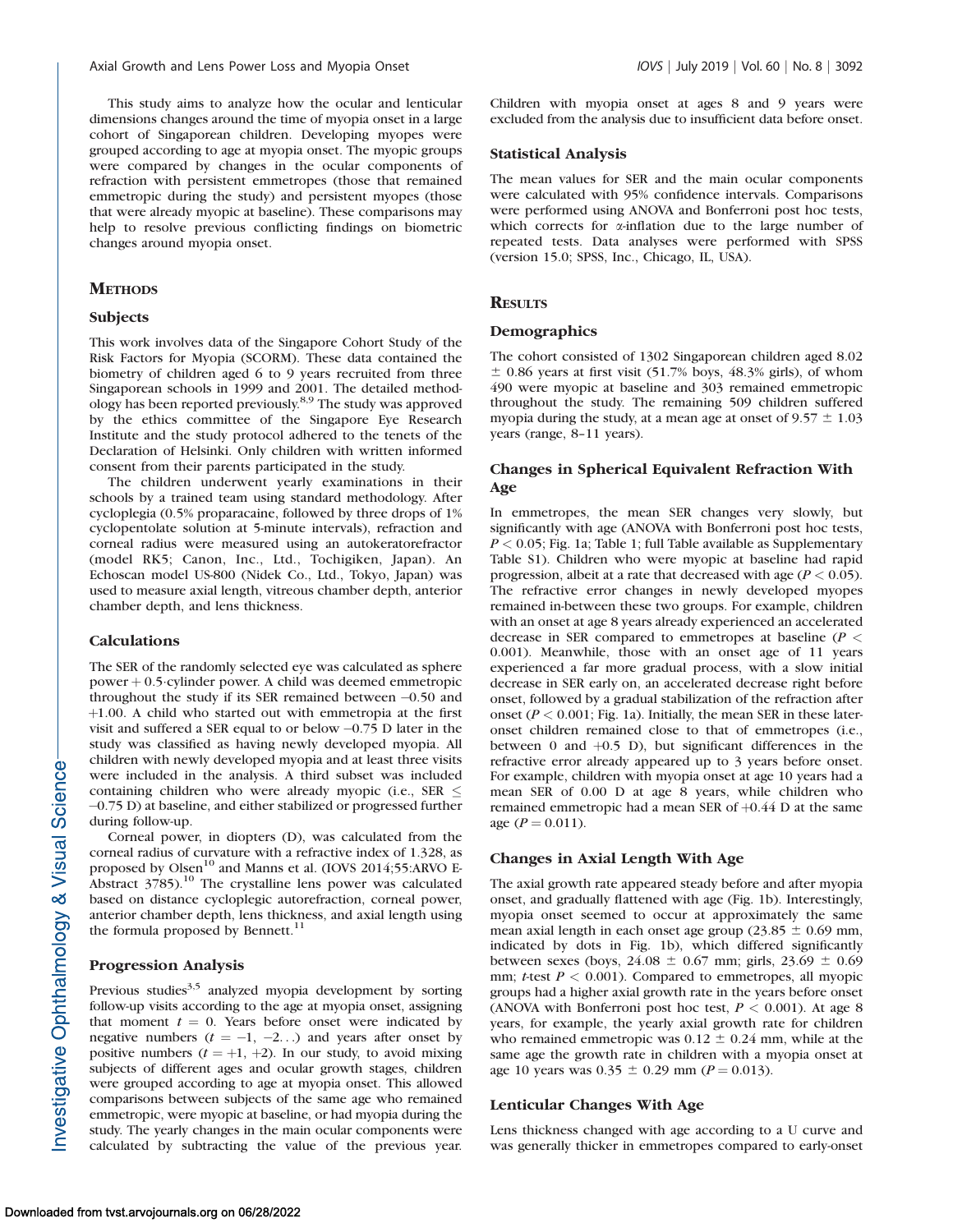

FIGURE 1. Mean spherical equivalent refraction and biometry data in right eyes according to age and split by ages of onset. (a) Spherical equivalent refraction, (b) axial length, (c) lens thickness, and (d) lens power. The dots represent the values at first myopic visit.

myopes. The age at onset groups showed the similar curve shape (Fig. 1c).

The lens power decreased in all onset groups. Emmetropes had lens powers approximately 1D higher than myopes throughout the study (ANOVA with Bonferroni post hoc test,  $P < 0.001$ ; Fig. 1d; Table 1). New myopes at age 7 years had lens power values close to those of emmetropes (25.12 and 25.23 D, respectively; t-test,  $P = 0.632$ ), which changed to power values close to those of persistent myopes at age 12 years (23.06 and 22.79 D, respectively, compared to 23.71 D for emmetropes;  $t$ -test,  $P < 0.001$ ). In children with a late onset of this change from emmetropic to myopic lens powers occurred later and at lower lens power at myopia onset than in early-onset children (24.23  $\pm$  1.63 mm for onset at 8 years, compared to 23.13  $\pm$  1.49 mm for onset at 11 years; t-test, P < 0.001; Fig. 1d; Table 2).

# Growth Rate Changes With Age

To better visualize growth rate changes, the yearly changes were analyzed for the most important components (Table 2; full table available as [Supplementary Table S1](https://arvo.silverchair-cdn.com/arvo/content_public/journal/iovs/938091/iovs-60-08-04_s01.xlsx?Expires=1563396658&Signature=YB6IX5KTLSLIQw28oBTiEgSUII11MjbLhPvttxQLO5msa-o37tfyi3Hcksoq2-EqXU3iuf1ZYfxGd~3sxqXy9hsgThNrplr~WF9KtkDytnpJkblHeW3aUIOVXYqbHNayD143pJPjVZPzg7hfQjmMfSqU~icCIKr1CFsoRhqCWyAyAgEBkwcNg~rk79S~DiOSNtCz96XjxLqOr6CxDTCL-FcGg~BJzi1ffGFBB5HK6sOCPTREZyQL1ZVuXfJJu3FG4INy-7EbvbqDCI9AKU9tHV5J83CMckgkfs-crchmt0CYt5Z215OaBLOTxpQ~Pz-NuMWLj~tBpeoJj5-wC8dNwg__&Key-Pair-Id=APKAIE5G5CRDK6RD3PGA)). Children myopic at baseline had their greatest change in SER (-1 D per year) at age 8 years, which slowed linearly to -0.25 D per year at age 13 years (Fig. 2a). Simultaneously, axial growth and lens power loss rates also decreased linearly with age. Lens power loss seemed to stop at age 12 years (Fig. 1d), meaning that the myopic change of 0.2 mm per year after this age is no longer compensated by the lens.

Children with myopia onset at age 10 years had a peak in refractive error change at onset, followed by a decrease in progression speed (Fig. 2b). At the same time axial growth increased at onset, after which it gradually decreased. Lens power loss was relatively high in developing myopes compared to persistent emmetropes until 1 year before myopia onset, when it rapidly and significantly decreased from  $-0.75$  D/y to no loss in just 3 years (ANOVA with Bonferroni post hoc test, P  $<$  0.05; Table 2). The same was found in children with onset at age 11 years, albeit at higher deceleration rates for axial growth and lens power loss (Fig. 2c). Both figures, therefore, suggest accelerated lens power loss up to 1 year before the peaks in refractive error and axial length change at myopia onset. In persistent emmetropes only very gradual changes were seen (Fig. 2d), with a minor, near-constant decrease in refractive error, a gradual deceleration in axial growth, and a gradual slowing in lens power loss. These ocular changes seem to stabilize at approximately age 12 years. The lens power loss in children who became myopic during the study (Figs. 2b, 2c) and that in baseline myopes (Fig. 2a) shows that at a point between ages 8 and 10 years there was a moment of significantly higher power loss (0.70–0.90 D/y) in new myopes compared to baseline myopes (0.40–0.50 D/y; Table 2).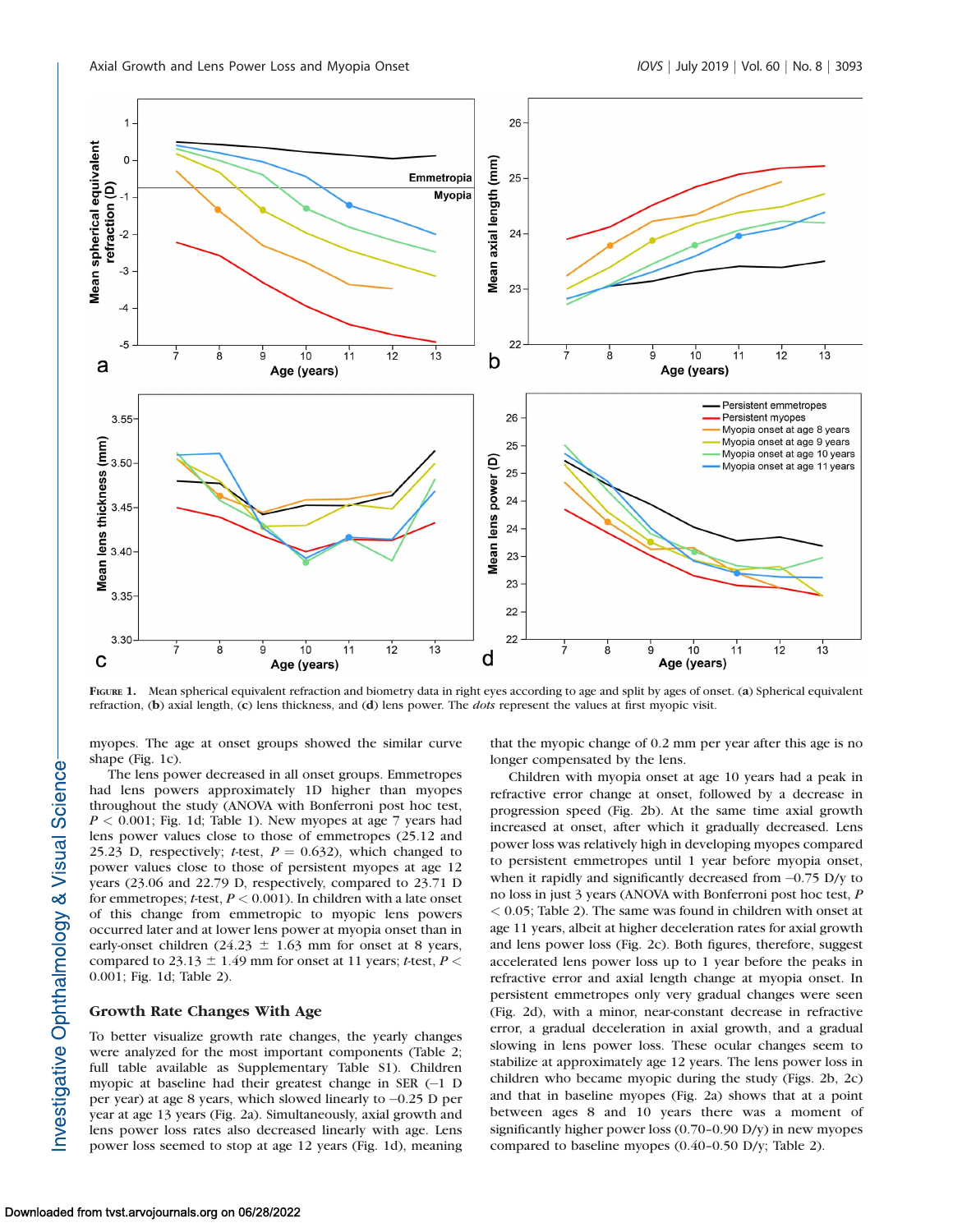| Change Over<br>Past x Years<br>$\mathbf{N}$<br>$\blacksquare$<br>$\bullet$<br>$\mathbf{S}$<br>± 0.16<br>± 1.49<br>$-3.30 \pm 1.70$<br>± 1.30<br>$43.00 \pm 1.33$<br>± 1.36<br>$42.99 \pm 1.32$<br>$3.66 \pm 0.28$<br>$3.68 \pm 0.29$<br>$3.70 \pm 0.28$<br>$3.70 \pm 0.28$<br>$3.66 \pm 0.29$<br>$= 0.34$<br>$\pm$ 0.17<br>$\pm$ 0.17<br>$3.40 \pm 0.17$<br>$-3.94 \pm 1.75$<br>± 1.79<br>$\pm$ 1.83<br>$+1.83$<br>$+1.35$<br>± 1.33<br>±1.31<br>$\pm$ 0.17<br>$-2.22 \pm 1.51$<br>± 0.27<br>Mean ±<br>43.15<br>43.01<br>42.94<br>3.68<br>3.44<br>3.42<br>3.41<br>$-2.57$<br>$-4.44$<br>$-4.91$<br>43.12<br>43.01<br>3.55<br>3.45<br>$-4.71$<br>Age<br>$\circ$<br>$\overline{10}$<br>$\overline{10}$<br>$\overline{10}$<br>$\sim$ $\infty$<br>$\equiv$<br>$\overline{c}$<br>$\mathbf{r}$<br>$^{\circ}$<br>$\circ$<br>$\Box$<br>$\overline{2}$<br>13<br>$\infty$ $\infty$<br>$\Box$<br>$\overline{12}$<br>$\frac{3}{2}$<br>$^{\circ}$<br>$\circ$<br>$\overline{10}$<br>$\Box$<br>$\overline{ }$<br>$\overline{ }$<br>Parameter | S<br>$\bullet$ | Mean $\pm$ SD<br>$-0.38 \pm 0.26$<br>$-1.29 \pm 0.53$<br>$-1.80 \pm 0.66$<br>$43.12 \pm 1.26$<br>$0.32 \pm 0.32$<br>$-2.15 \pm 0.72$<br>$0.00 \pm 0.32$<br>$-2.48 \pm 0.91$<br>$43.05 \pm 1.34$ |                |                             |                                         |                |                             |   |                                                |                | Persistent Emmetropia       |   |     |                        | Between Groups <sup>+</sup><br>Comparison |                  |
|-------------------------------------------------------------------------------------------------------------------------------------------------------------------------------------------------------------------------------------------------------------------------------------------------------------------------------------------------------------------------------------------------------------------------------------------------------------------------------------------------------------------------------------------------------------------------------------------------------------------------------------------------------------------------------------------------------------------------------------------------------------------------------------------------------------------------------------------------------------------------------------------------------------------------------------------------------------------------------------------------------------------------------|----------------|-------------------------------------------------------------------------------------------------------------------------------------------------------------------------------------------------|----------------|-----------------------------|-----------------------------------------|----------------|-----------------------------|---|------------------------------------------------|----------------|-----------------------------|---|-----|------------------------|-------------------------------------------|------------------|
|                                                                                                                                                                                                                                                                                                                                                                                                                                                                                                                                                                                                                                                                                                                                                                                                                                                                                                                                                                                                                               |                |                                                                                                                                                                                                 |                | Change Over<br>Past x Years |                                         |                | Change Over<br>Past x Years |   |                                                |                | Change Over<br>Past x Years |   | NЧ  |                        | 010                                       | $\overline{011}$ |
| SER <sub>(D)</sub>                                                                                                                                                                                                                                                                                                                                                                                                                                                                                                                                                                                                                                                                                                                                                                                                                                                                                                                                                                                                            |                |                                                                                                                                                                                                 | $\blacksquare$ | S<br>$\mathbf{N}$           | Mean $\pm$ SD                           | $\blacksquare$ | $\mathbf{\mathsf{N}}$       | S | $\mathbf{s}$<br>Mean $\pm$                     | $\blacksquare$ | $\mathbf{N}$                | S | 010 | EE<br>$\overline{011}$ | 011                                       | PE<br>E          |
|                                                                                                                                                                                                                                                                                                                                                                                                                                                                                                                                                                                                                                                                                                                                                                                                                                                                                                                                                                                                                               |                |                                                                                                                                                                                                 |                |                             | $\pm 0.22$<br>0.42                      |                |                             |   | $-0.25$<br>0.51                                |                |                             |   |     |                        |                                           |                  |
|                                                                                                                                                                                                                                                                                                                                                                                                                                                                                                                                                                                                                                                                                                                                                                                                                                                                                                                                                                                                                               |                |                                                                                                                                                                                                 |                |                             | $\pm$ 0.31<br>0.21                      |                |                             |   | $\pm$ 0.27<br>0.44                             |                |                             |   |     |                        |                                           |                  |
| ACD(mm)<br>LT(mm)                                                                                                                                                                                                                                                                                                                                                                                                                                                                                                                                                                                                                                                                                                                                                                                                                                                                                                                                                                                                             |                |                                                                                                                                                                                                 |                |                             | $\pm$ 0.33<br>$-0.03$                   |                |                             |   | ± 0.32<br>0.36                                 |                |                             |   |     |                        |                                           |                  |
|                                                                                                                                                                                                                                                                                                                                                                                                                                                                                                                                                                                                                                                                                                                                                                                                                                                                                                                                                                                                                               |                |                                                                                                                                                                                                 |                |                             | $\pm 0.27$<br>$-0.43$                   |                |                             |   | $\pm 0.37$<br>0.23                             |                |                             |   |     |                        |                                           |                  |
|                                                                                                                                                                                                                                                                                                                                                                                                                                                                                                                                                                                                                                                                                                                                                                                                                                                                                                                                                                                                                               |                |                                                                                                                                                                                                 |                |                             | $+ 0.41$<br>$-1.21$                     |                |                             |   | $= 0.40$<br>0.15                               |                |                             |   |     |                        |                                           |                  |
| $K_{mean}(\mathcal{D})$                                                                                                                                                                                                                                                                                                                                                                                                                                                                                                                                                                                                                                                                                                                                                                                                                                                                                                                                                                                                       |                |                                                                                                                                                                                                 |                |                             | $-10.52$<br>$-1.58$                     |                |                             |   | 0.43<br>$\pm$<br>0.05                          |                |                             |   |     |                        |                                           |                  |
|                                                                                                                                                                                                                                                                                                                                                                                                                                                                                                                                                                                                                                                                                                                                                                                                                                                                                                                                                                                                                               |                |                                                                                                                                                                                                 |                |                             | $- 0.83$<br>$+1.14$<br>$-2.00$<br>42.82 |                |                             |   | 1.32<br>$\pm$ 0.41<br>$\pm$  <br>0.14<br>42.90 |                |                             |   |     |                        |                                           |                  |
|                                                                                                                                                                                                                                                                                                                                                                                                                                                                                                                                                                                                                                                                                                                                                                                                                                                                                                                                                                                                                               |                |                                                                                                                                                                                                 |                |                             | 1.25<br>$\bf{+}$<br>42.76               |                |                             |   | 1.42<br>$\bf + $<br>42.57                      |                |                             |   |     |                        |                                           |                  |
|                                                                                                                                                                                                                                                                                                                                                                                                                                                                                                                                                                                                                                                                                                                                                                                                                                                                                                                                                                                                                               |                | $42.85 \pm 1.35$                                                                                                                                                                                |                |                             | $\pm$ 1.23<br>42.77                     |                |                             |   | 1.37<br>$\pm 1$<br>42.63                       |                |                             |   |     |                        |                                           |                  |
|                                                                                                                                                                                                                                                                                                                                                                                                                                                                                                                                                                                                                                                                                                                                                                                                                                                                                                                                                                                                                               |                | $42.93 \pm 1.35$                                                                                                                                                                                |                |                             | $\pm$ 1.23<br>42.79                     |                |                             |   | 1.35<br>$\pm $<br>42.57                        |                |                             |   |     |                        |                                           |                  |
|                                                                                                                                                                                                                                                                                                                                                                                                                                                                                                                                                                                                                                                                                                                                                                                                                                                                                                                                                                                                                               |                | $42.91 \pm 1.34$                                                                                                                                                                                |                |                             | 1.22<br>$\pm 1$<br>42.74                |                |                             |   | 1.36<br>$\pm$  <br>42.52                       |                |                             |   |     |                        |                                           |                  |
|                                                                                                                                                                                                                                                                                                                                                                                                                                                                                                                                                                                                                                                                                                                                                                                                                                                                                                                                                                                                                               |                | $42.83 \pm 1.37$                                                                                                                                                                                |                |                             | ± 1.22<br>42.68                         |                |                             |   | 1.33<br>$\pm$<br>42.56                         |                |                             |   |     |                        |                                           |                  |
|                                                                                                                                                                                                                                                                                                                                                                                                                                                                                                                                                                                                                                                                                                                                                                                                                                                                                                                                                                                                                               |                | $43.07 \pm 1.36$                                                                                                                                                                                |                |                             | $\pm$ 1.21<br>42.47                     |                |                             |   | ± 1.27<br>42.34                                |                |                             |   |     |                        |                                           |                  |
|                                                                                                                                                                                                                                                                                                                                                                                                                                                                                                                                                                                                                                                                                                                                                                                                                                                                                                                                                                                                                               |                | $3.50 \pm 0.24$                                                                                                                                                                                 |                |                             | $\pm$ 0.22<br>3.50                      |                |                             |   | ± 0.25<br>3.56                                 |                |                             |   |     |                        |                                           |                  |
|                                                                                                                                                                                                                                                                                                                                                                                                                                                                                                                                                                                                                                                                                                                                                                                                                                                                                                                                                                                                                               |                | $3.62 \pm 0.22$                                                                                                                                                                                 |                |                             | ± 0.28<br>3.55                          |                |                             |   | ± 0.27<br>3.57                                 |                |                             |   |     |                        |                                           |                  |
|                                                                                                                                                                                                                                                                                                                                                                                                                                                                                                                                                                                                                                                                                                                                                                                                                                                                                                                                                                                                                               |                | $3.64 \pm 0.27$                                                                                                                                                                                 |                |                             | $-10.23$<br>3.59                        |                |                             |   | $3.60 \pm 0.27$                                |                |                             |   |     |                        |                                           |                  |
|                                                                                                                                                                                                                                                                                                                                                                                                                                                                                                                                                                                                                                                                                                                                                                                                                                                                                                                                                                                                                               |                | $3.64 \pm 0.25$                                                                                                                                                                                 |                |                             | $t = 0.26$<br>3.66                      |                |                             |   | $\pm$ 0.27<br>3.62                             |                |                             |   |     |                        |                                           |                  |
|                                                                                                                                                                                                                                                                                                                                                                                                                                                                                                                                                                                                                                                                                                                                                                                                                                                                                                                                                                                                                               |                | $3.65 \pm 0.26$                                                                                                                                                                                 |                |                             | ± 0.26<br>$3.67$                        |                |                             |   | ± 0.26<br>3.61                                 |                |                             |   |     |                        |                                           |                  |
|                                                                                                                                                                                                                                                                                                                                                                                                                                                                                                                                                                                                                                                                                                                                                                                                                                                                                                                                                                                                                               |                | $3.64 \pm 0.27$                                                                                                                                                                                 |                |                             | $\pm$ 0.27<br>3.63                      |                |                             |   | $t = 0.29$<br>3.56                             |                |                             |   |     |                        |                                           |                  |
|                                                                                                                                                                                                                                                                                                                                                                                                                                                                                                                                                                                                                                                                                                                                                                                                                                                                                                                                                                                                                               |                | $3.58 \pm 0.29$                                                                                                                                                                                 |                |                             | ± 0.25<br>3.68                          |                |                             |   | $3.56 \pm 0.32$                                |                |                             |   |     |                        |                                           |                  |
|                                                                                                                                                                                                                                                                                                                                                                                                                                                                                                                                                                                                                                                                                                                                                                                                                                                                                                                                                                                                                               |                | $3.51 \pm 0.17$                                                                                                                                                                                 |                |                             | $\pm$ 0.16<br>3.51                      |                |                             |   | 0.16<br>$\pm 1$<br>3.48                        |                |                             |   |     |                        |                                           |                  |
|                                                                                                                                                                                                                                                                                                                                                                                                                                                                                                                                                                                                                                                                                                                                                                                                                                                                                                                                                                                                                               |                | $3.46 \pm 0.16$<br>$3.43 \pm 0.16$                                                                                                                                                              |                |                             | ± 0.16<br>$\pm$ 0.17<br>3.43<br>3.51    |                |                             |   | ± 0.18<br>± 0.17<br>3.48<br>3.44               |                |                             |   |     |                        |                                           |                  |
|                                                                                                                                                                                                                                                                                                                                                                                                                                                                                                                                                                                                                                                                                                                                                                                                                                                                                                                                                                                                                               |                | $3.39 \pm 0.16$                                                                                                                                                                                 |                |                             | $\pm$ 0.20<br>3.39                      |                |                             |   | 0.17<br>$\pm$<br>3.45                          |                |                             |   |     |                        |                                           |                  |
|                                                                                                                                                                                                                                                                                                                                                                                                                                                                                                                                                                                                                                                                                                                                                                                                                                                                                                                                                                                                                               |                | $3.42 \pm 0.17$                                                                                                                                                                                 |                |                             | $\pm 0.19$<br>3.42                      |                |                             |   | ± 0.19<br>3.45                                 |                |                             |   |     |                        |                                           |                  |
| $\pm 0.17$<br>3.41<br>12                                                                                                                                                                                                                                                                                                                                                                                                                                                                                                                                                                                                                                                                                                                                                                                                                                                                                                                                                                                                      |                | $3.39 \pm 0.19$                                                                                                                                                                                 |                |                             | ± 0.20<br>3.41                          |                |                             |   | $3.46 \pm 0.17$                                |                |                             |   |     |                        |                                           |                  |
| $t = 0.19$<br>3.43<br>13                                                                                                                                                                                                                                                                                                                                                                                                                                                                                                                                                                                                                                                                                                                                                                                                                                                                                                                                                                                                      |                | $3.48 \pm 0.13$                                                                                                                                                                                 |                |                             | $\pm$ 0.11<br>3.47                      |                |                             |   | $t = 0.22$<br>3.51                             |                |                             |   |     |                        |                                           |                  |
| $23.90 \pm 0.91$<br>$\Lambda\mathrm{I}(\mathrm{mm})$                                                                                                                                                                                                                                                                                                                                                                                                                                                                                                                                                                                                                                                                                                                                                                                                                                                                                                                                                                          |                | $22.72 \pm 0.63$                                                                                                                                                                                |                |                             | 0.53<br>22.82                           |                |                             |   | ± 0.68<br>22.82                                |                |                             |   |     |                        |                                           |                  |
| $24.12 \pm 0.89$<br>$\circ$<br>$^{\circ}$                                                                                                                                                                                                                                                                                                                                                                                                                                                                                                                                                                                                                                                                                                                                                                                                                                                                                                                                                                                     |                | $23.08 \pm 0.61$                                                                                                                                                                                |                |                             | $\pm$ 0.67<br>23.06                     |                |                             |   | ± 0.68<br>23.06                                |                |                             |   |     |                        |                                           |                  |
| $\bullet$<br>$24.52 \pm 0.93$<br>$t = 0.95$<br>24.86<br>$\overline{10}$                                                                                                                                                                                                                                                                                                                                                                                                                                                                                                                                                                                                                                                                                                                                                                                                                                                                                                                                                       |                | $23.82 \pm 0.68$<br>$23.46 \pm 0.69$                                                                                                                                                            |                |                             | $-0.65$<br>± 0.64<br>23.31<br>23.61     |                |                             |   | 0.69<br>± 0.72<br>23.15<br>23.32               |                |                             |   |     |                        |                                           |                  |
| $25.09 \pm 0.95$<br>$\Box$                                                                                                                                                                                                                                                                                                                                                                                                                                                                                                                                                                                                                                                                                                                                                                                                                                                                                                                                                                                                    |                | $24.08 \pm 0.71$                                                                                                                                                                                |                |                             | 64<br>23.98                             |                |                             |   | $\pm 0.72$<br>23.43                            |                |                             |   |     |                        |                                           |                  |
| $\pm$ 0.98<br>25.23<br>$\overline{12}$                                                                                                                                                                                                                                                                                                                                                                                                                                                                                                                                                                                                                                                                                                                                                                                                                                                                                                                                                                                        |                | $24.26 \pm 0.81$                                                                                                                                                                                |                |                             | 0.69<br>24.14                           |                |                             |   | $\pm$ 0.74<br>23.42                            |                |                             |   |     |                        |                                           |                  |
| ± 1.03<br>25.28<br>$\frac{3}{2}$                                                                                                                                                                                                                                                                                                                                                                                                                                                                                                                                                                                                                                                                                                                                                                                                                                                                                                                                                                                              |                | $\pm$ 0.90<br>24.27                                                                                                                                                                             |                |                             | $\pm 0.87$<br>24.43                     |                |                             |   | ± 0.82<br>23.54                                |                |                             |   |     |                        |                                           |                  |
| $24.36 \pm 1.61$<br>P<br>$\mathrm{P_{I}(D)}$                                                                                                                                                                                                                                                                                                                                                                                                                                                                                                                                                                                                                                                                                                                                                                                                                                                                                                                                                                                  |                | $25.51 \pm 1.42$                                                                                                                                                                                |                |                             | ± 1.32<br>25.36                         |                |                             |   | 1.54<br>$+1$<br>25.23                          |                |                             |   |     |                        |                                           |                  |
| ± 1.49<br>23.93<br>$^\infty$                                                                                                                                                                                                                                                                                                                                                                                                                                                                                                                                                                                                                                                                                                                                                                                                                                                                                                                                                                                                  |                | $24.69 \pm 1.39$                                                                                                                                                                                |                |                             | ±1.64<br>24.86                          |                |                             |   | ±1.40<br>24.79                                 |                |                             |   |     |                        |                                           |                  |
| ±1.44<br>23.52<br>$\circ$                                                                                                                                                                                                                                                                                                                                                                                                                                                                                                                                                                                                                                                                                                                                                                                                                                                                                                                                                                                                     |                | $23.91 \pm 1.57$                                                                                                                                                                                |                |                             | ± 1.64<br>24.01                         |                |                             |   | 1.49<br>$\pm$  <br>24.43                       |                |                             |   |     |                        |                                           |                  |
| $23.12 \pm 1.49$<br>$\overline{10}$                                                                                                                                                                                                                                                                                                                                                                                                                                                                                                                                                                                                                                                                                                                                                                                                                                                                                                                                                                                           |                | $23.53 \pm 1.46$                                                                                                                                                                                |                |                             | ± 1.69<br>23.38                         |                |                             |   | ± 1.57<br>23.99                                |                |                             |   |     |                        |                                           |                  |
| $22.93 \pm 1.50$<br>$\Box$                                                                                                                                                                                                                                                                                                                                                                                                                                                                                                                                                                                                                                                                                                                                                                                                                                                                                                                                                                                                    |                | $23.27 \pm 1.46$                                                                                                                                                                                |                |                             | $23.13 \pm 1.49$                        |                |                             |   | $-1.59$<br>23.71                               |                |                             |   |     |                        |                                           |                  |
| $\pm 1.61$<br>22.79<br>12                                                                                                                                                                                                                                                                                                                                                                                                                                                                                                                                                                                                                                                                                                                                                                                                                                                                                                                                                                                                     |                | $23.14 \pm 1.56$                                                                                                                                                                                |                |                             | $22.99 \pm 1.66$                        |                |                             |   | ± 1.63<br>23.71                                |                |                             |   |     |                        |                                           |                  |
| $22.61 \pm 1.36$<br>13                                                                                                                                                                                                                                                                                                                                                                                                                                                                                                                                                                                                                                                                                                                                                                                                                                                                                                                                                                                                        |                | $23.18\,\pm\,1.41$                                                                                                                                                                              |                |                             | $22.95 \pm 1.54$                        |                |                             |   | $23.52 \pm 1.72$                               |                |                             |   |     |                        |                                           |                  |

† ANOVA with Bonferroni post hoc test to identify significant parameter differences between onset groups;

 $_{P}^{\vee}$ 

 $<$  0.05 indicates a significant difference (marked by " $\bullet$ ").

Investigative Ophthalmology & Visual Science-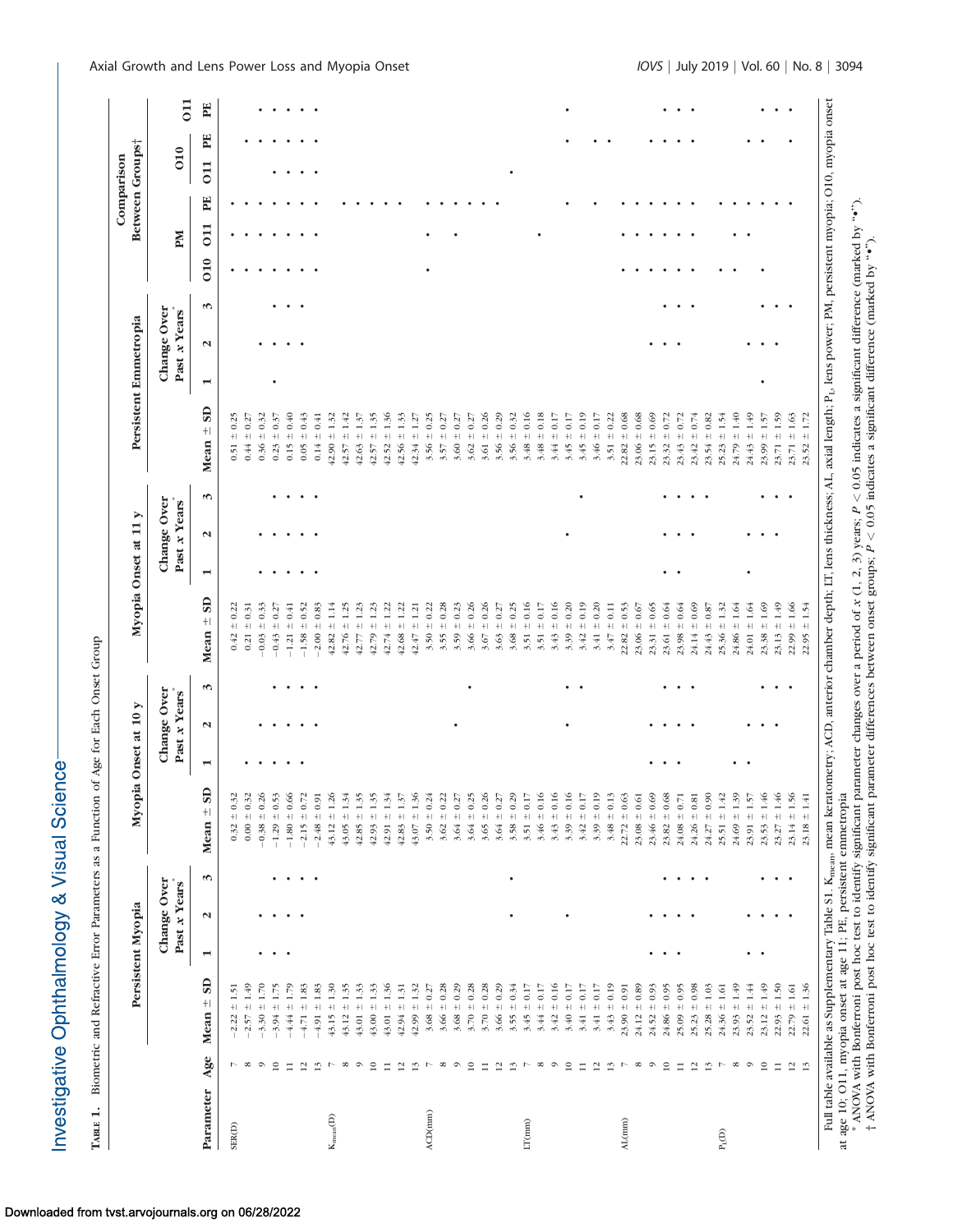| <b>CONSIGNATION</b> |
|---------------------|
| Vienal              |
| ohthalmology & \    |
| ś<br>i              |
| くこそりてきりょう           |

| l<br>ś<br>ţ                        |
|------------------------------------|
| j<br>l<br>j                        |
|                                    |
|                                    |
| ١                                  |
| í                                  |
| ļ                                  |
|                                    |
|                                    |
| I                                  |
|                                    |
| J                                  |
|                                    |
| i<br>I<br>$\overline{\phantom{a}}$ |
|                                    |
| ١<br>j<br>ì                        |
| i<br>١                             |
| $\frac{1}{2}$<br>ŀ                 |

Downloaded from tvst.arvojournals.org on 06/28/2022

|                        |                 | Persistent Myopia      |   |                              |   | Myopia Onset at 10 y              |                              |   | Myopia Onset at 11 y |                              |   | Persistent Emmetropia |                              |   |     |     |   | Between Groups <sup>†</sup><br>Comparison |                  |
|------------------------|-----------------|------------------------|---|------------------------------|---|-----------------------------------|------------------------------|---|----------------------|------------------------------|---|-----------------------|------------------------------|---|-----|-----|---|-------------------------------------------|------------------|
|                        |                 |                        |   | Change Over<br>Past x Years" |   |                                   | Past x Years*<br>Change Over |   |                      | Past x Years*<br>Change Over |   |                       | Past x Years"<br>Change Over |   |     | Md  |   | 010                                       | $\overline{011}$ |
| Parameter              | Age             | $\mathbf{S}$<br>Mean ± | ⊣ | $\mathbf{\mathsf{N}}$        | S | $\overline{\mathbf{S}}$<br>Mean ± | $\mathbf{\mathsf{N}}$        | z | Mean $\pm$ SD        | $\mathbf{\mathsf{N}}$        | z | Mean $\pm$ SD         | $\mathbf{\mathsf{N}}$        | S | 010 | 011 | E | 011                                       | E<br>E           |
| dSER <sub>(D)</sub>    | $^{\circ}$      | $-1.03 \pm 0.47$       |   |                              |   | $-0.47 = 0.2$                     |                              |   | $-0.31 \pm 0.29$     |                              |   | $-0.11 \pm 0.26$      |                              |   |     |     |   |                                           |                  |
|                        | $\circ$         | $-0.90 + 0.48$         |   |                              |   | $-0.43 \pm 0.2$                   |                              |   | $-0.33 \pm 0.25$     |                              |   | $-0.12 \pm 0.25$      |                              |   |     |     |   |                                           |                  |
|                        | $\approx$       | $-0.68 \pm 0.44$       |   |                              |   | $-0.80 \pm 0.3$                   |                              |   | $-0.42 \pm 0.29$     |                              |   | $-0.14 \pm 0.24$      |                              |   |     |     |   |                                           |                  |
|                        | $\equiv$        | $-0.53 \pm 0.43$       |   |                              |   | $-0.47 = 0.3$                     |                              |   | $-0.72 \pm 0.34$     |                              |   | $-0.09 = 0.25$        |                              |   |     |     |   |                                           |                  |
|                        | $\overline{12}$ | $-0.38 \pm 0.42$       |   |                              |   | $-0.44 \pm 0.3$                   |                              |   | $-0.40 \pm 0.36$     |                              |   | $-0.11 \pm 0.26$      |                              |   |     |     |   |                                           |                  |
|                        | $\frac{3}{2}$   | $-0.16 \pm 0.47$       |   |                              |   | $-0.13 \pm 0.3$                   |                              |   | $-0.21 \pm 0.39$     |                              |   | $0.00 \pm 0.26$       |                              |   |     |     |   |                                           |                  |
| dAL(mm)                | $^{\circ}$      | $0.44 \pm 0.33$        |   |                              |   | $0.35 \pm 0.3$                    |                              |   | $0.21 \pm 0.27$      |                              |   | $0.12 \pm 0.24$       |                              |   |     |     |   |                                           |                  |
|                        | $\circ$         | $0.42 \pm 0.35$        |   |                              |   | $0.33 \pm 0.3$                    |                              |   | $0.28 \pm 0.31$      |                              |   | $t = 0.29$<br>0.17    |                              |   |     |     |   |                                           |                  |
|                        | $\overline{10}$ | $0.35 \pm 0.35$        |   |                              |   | $0.37 = 0.3$                      |                              |   | $0.32 \pm 0.32$      |                              |   | $0.17 \pm 0.30$       |                              |   |     |     |   |                                           |                  |
|                        | $\equiv$        | $0.28 \pm 0.32$        |   |                              |   | $0.24 \pm 0.3$                    |                              |   | $0.36 \pm 0.32$      |                              |   | $0.10 \pm 0.27$       |                              |   |     |     |   |                                           |                  |
|                        | $\overline{12}$ | $0.16 \pm 0.32$        |   |                              |   | $0.19 \pm 0.3$                    |                              |   | $0.15 \pm 0.29$      |                              |   | $0.04 \pm 0.32$       |                              |   |     |     |   |                                           |                  |
|                        | 13              | $0.07 \pm 0.35$        |   |                              |   | $0.11 \pm 0.2$                    |                              |   | $0.09 \pm 0.32$      |                              |   | $0.05 \pm 0.28$       |                              |   |     |     |   |                                           |                  |
| dK <sub>mcan</sub> (D) | $^{\circ}$      | $-0.01 \pm 0.15$       |   |                              |   | $-0.01 \pm 0.1$                   |                              |   | $0.00 \pm 0.13$      |                              |   | $-0.04 \pm 0.14$      |                              |   |     |     |   |                                           |                  |
|                        | ٥               | $-0.03 = 0.14$         |   |                              |   | $-0.02 \pm 0.1$                   |                              |   | $-0.01 \pm 0.12$     |                              |   | $-0.04 \pm 0.19$      |                              |   |     |     |   |                                           |                  |
|                        | $\approx$       | $-0.01 \pm 0.14$       |   |                              |   | $0.00 \pm 0.1$                    |                              |   | $-0.01 \pm 0.11$     |                              |   | $-0.02 \pm 0.16$      |                              |   |     |     |   |                                           |                  |
|                        | $\equiv$        | $-0.03 \pm 0.17$       |   |                              |   | $-0.03 \pm 0.1$                   |                              |   | $-0.03 \pm 0.16$     |                              |   | $-0.03 \pm 0.14$      |                              |   |     |     |   |                                           |                  |
|                        | $\overline{c}$  | $-0.02 = 0.20$         |   |                              |   | $-0.04 \pm 0.2$                   |                              |   | $-0.04 \pm 0.21$     |                              |   | $-0.01 \pm 0.21$      |                              |   |     |     |   |                                           |                  |
|                        | 13              | $-0.02 = 0.14$         |   |                              |   | $-0.02 \pm 0.1$                   |                              |   | $0.06 \pm 0.20$      |                              |   | $-0.01 \pm 0.11$      |                              |   |     |     |   |                                           |                  |
| $\mathrm{dP_{I}(D)}$   | $^{\circ}$      | $-0.52 \pm 0.92$       |   |                              |   | $-0.69 = 0.9$                     |                              |   | $-0.53 \pm 0.74$     |                              |   | $-0.46 \pm 0.77$      |                              |   |     |     |   |                                           |                  |
|                        | $\circ$         | $-0.38 \pm 0.79$       |   |                              |   | $-0.74 \pm 0.9$                   |                              |   | $-0.65 \pm 0.89$     |                              |   | $-0.46 \pm 0.85$      |                              |   |     |     |   |                                           |                  |
|                        | $\overline{10}$ | $-0.38 \pm 0.78$       |   |                              |   | $-0.44 \pm 0.8$                   |                              |   | $-0.71 \pm 0.94$     |                              |   | $-0.43 \pm 0.94$      |                              |   |     |     |   |                                           |                  |
|                        | $\equiv$        | $-0.28 \pm 0.77$       |   |                              |   | $-0.22 \pm 0.8$                   |                              |   | $-0.32 \pm 0.86$     |                              |   | $-0.28 \pm 0.82$      |                              |   |     |     |   |                                           |                  |
|                        | $\overline{12}$ | $-0.15 \pm 0.88$       |   |                              |   | $-0.10 \pm 0.96$                  |                              |   | $-0.11 \pm 0.92$     |                              |   | $-0.11 \pm 1.01$      |                              |   |     |     |   |                                           |                  |
|                        | 13              | $-0.24 \pm 0.88$       |   |                              |   | $-0.45 \pm 0.48$                  |                              |   | $-0.16 \pm 0.95$     |                              |   | $-0.36 \pm 0.91$      |                              |   |     |     |   |                                           |                  |

persistent myopia; O10, myopia onset at age 10; O11, myopia onset at age 11; PE, persistent emmetropia. \* ANOVA with Bonferroni post hoc test to identify significant parameter changes over a period of † ANOVA with Bonferroni post hoc test to identify significant parameter differences between onset groups;

 $x(1, 2, 3)$  years;

 $_{\rm p}^{\rm \vee}$ 

 $_{\rm p}^{\rm \vee}$ 

 $0.05$  indicates a significant difference (marked by " $\bullet$ ").

 $0.05$  indicates a significant difference (marked by " $\bullet$ ").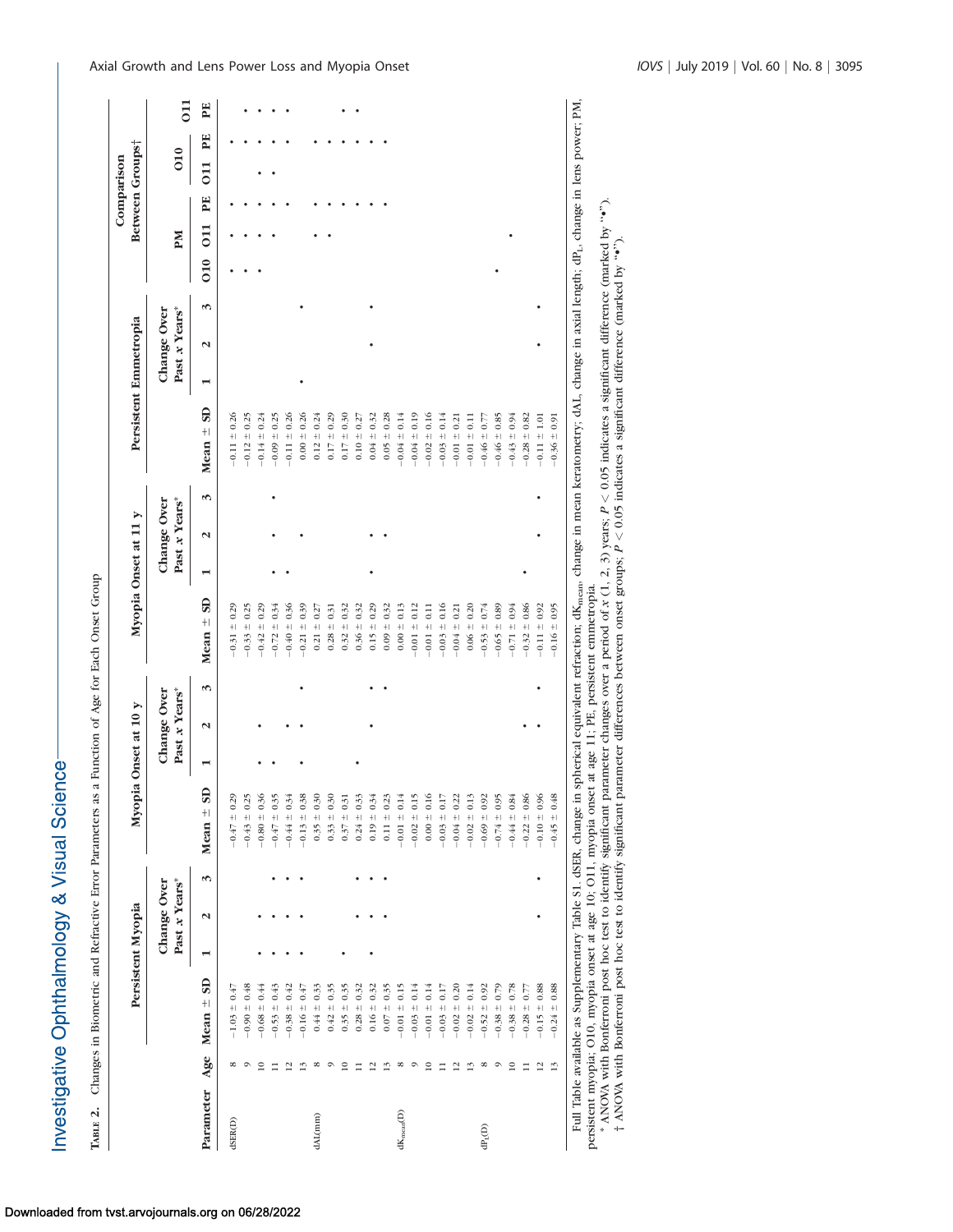

FIGURE 2. Mean changes in spherical equivalent refraction and ocular biometry data over previous 12 months for children (a) with a myopia onset before the first visit, (b) a myopia onset at age 10 years, (c) a myopia onset at age 11 years, and (d) persistent emmetropes. Error bars: 95% confidence interval of the mean. Myopia onset age is indicated by the dashed line.

The refractive error change of each onset group followed similar patterns around the time of myopia onset (Fig. 3a), which is more pronounced in early onset individuals (ANOVA,  $P < 0.05$ ). Similar patterns are seen for the mean axial length and lens power changes, which show more axial growth and more rapid power loss in early-onset children (Figs. 3b, 3c). For the mean lens power changes this acceleration was significant (*t*-test,  $P < 0.001$ ) and takes place up to one year before onset.

# **DISCUSSION**

The results above describe the ocular growth curves, separated by age at myopia onset, based on a longitudinal follow-up of a large cohort of school-age children. Children who later developed myopia already saw myopic shifts some years before onset, already differentiating them from emmetropic children. These new myopes experienced an accelerated myopic progression at onset that gradually slowed down in the following period. Simultaneously, new myopes had a faster axial growth compared to emmetropes and a rapid decrease in axial growth after onset, albeit still faster than emmetropes.

One finding of this work is that the deceleration in lens power loss precedes myopia onset by 1 year, rather than occurs simultaneously with onset as reported previously.<sup>12</sup> There also is a slight, but significant acceleration that appears to compensate for the higher axial elongation rate also present before onset, thus postponing myopia onset.

A considerable variation in biometric changes is observed between onset groups. For example, early-onset myopes tended to have a faster and longer lasting refractive error progression compared to later-onset myopes, $13$  leading to higher amounts of myopia by the end of the study. This also was seen in the acceleration of the myopia development, which was larger for early-onset individuals, $^{13}$  and may result from more intense environmental stimuli (e.g., lack of outdoor time or more near work). The main determining factor of this development was axial growth, which seemed remarkably parallel between onset groups (Fig. 1b). When changes in growth speed were considered, a subtler picture appeared where axial growth underwent a modest acceleration at onset, followed by a gradual deceleration in the years thereafter. This axial growth acceleration was concurrent with greater lens power loss before onset. This pattern was not found in persistent emmetropes, where lenticular changes remained modest at all times. This pattern is of paramount importance for homeostasis to succeed, while a breakdown in this balanced growth can lead to myopia. $1$  Given that corneal power stabilizes early in life, at approximately age 2 to 3 years, $14$  refractive homeostasis is mostly determined by the gradual changes in crystalline lens power and axial length. Based on animal studies, these lenticular changes are mostly passive in nature, $15$  resulting from uncontrolled internal changes that gradually alter the lens thickness, curvature, and gradient index. $12,16,17$  To explain lens thinning and associated power loss in ocular growth in humans, a theory implicating lens stretch by zonular traction has been proposed.<sup>6,18</sup> Axial length, on the other hand, undergoes a combination of somatic and regulated growth, and, therefore, can compensate for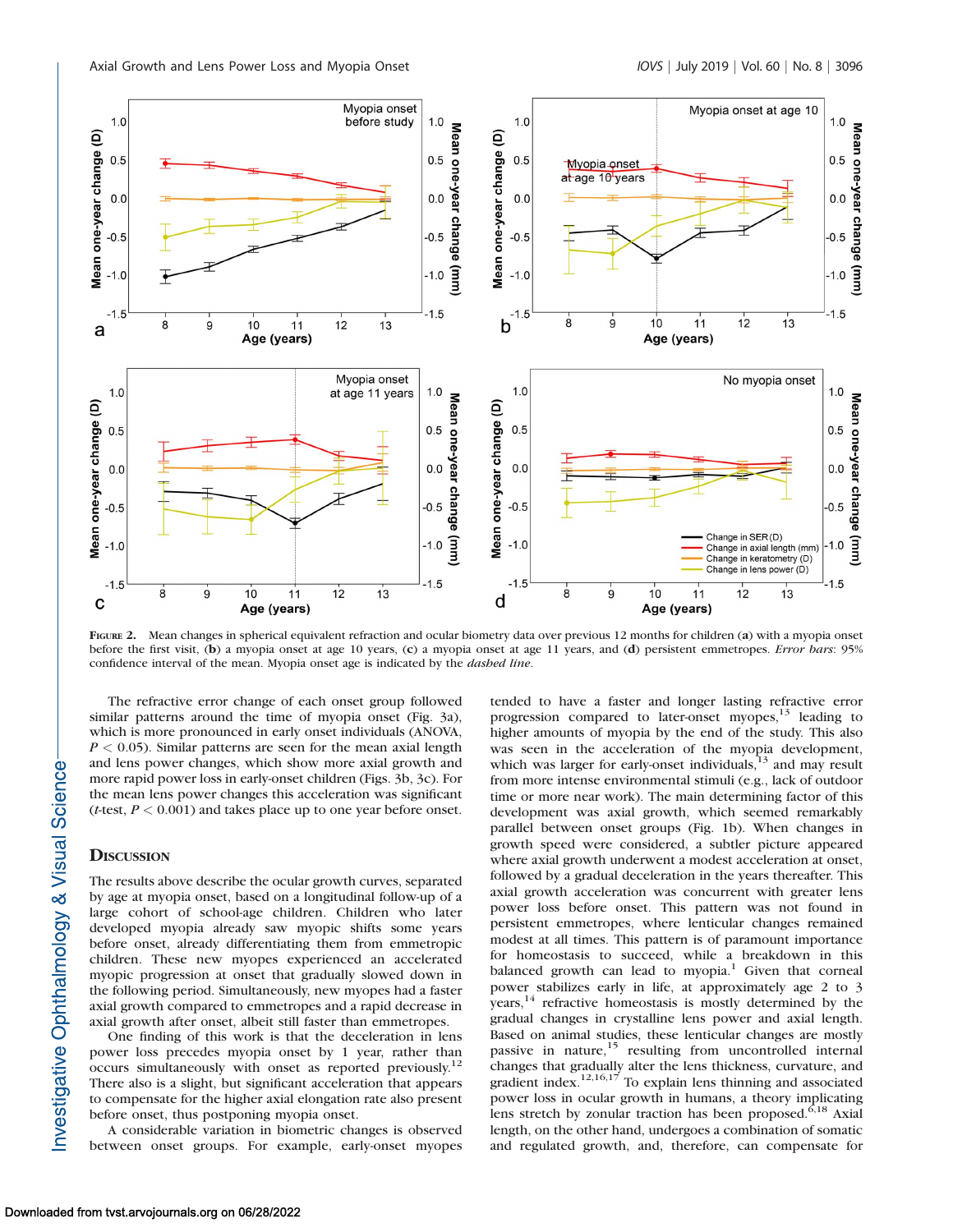

FIGURE 3. Mean changes in (a) spherical equivalent refraction, (b) axial length, and (c) lens power with respect to the year of myopia onset. Colored lines correspond with the different onset ages; the black line represents the mean of all new myopes, with the age corrected for sampling artefacts. Error bars: 95% confidence interval of the mean.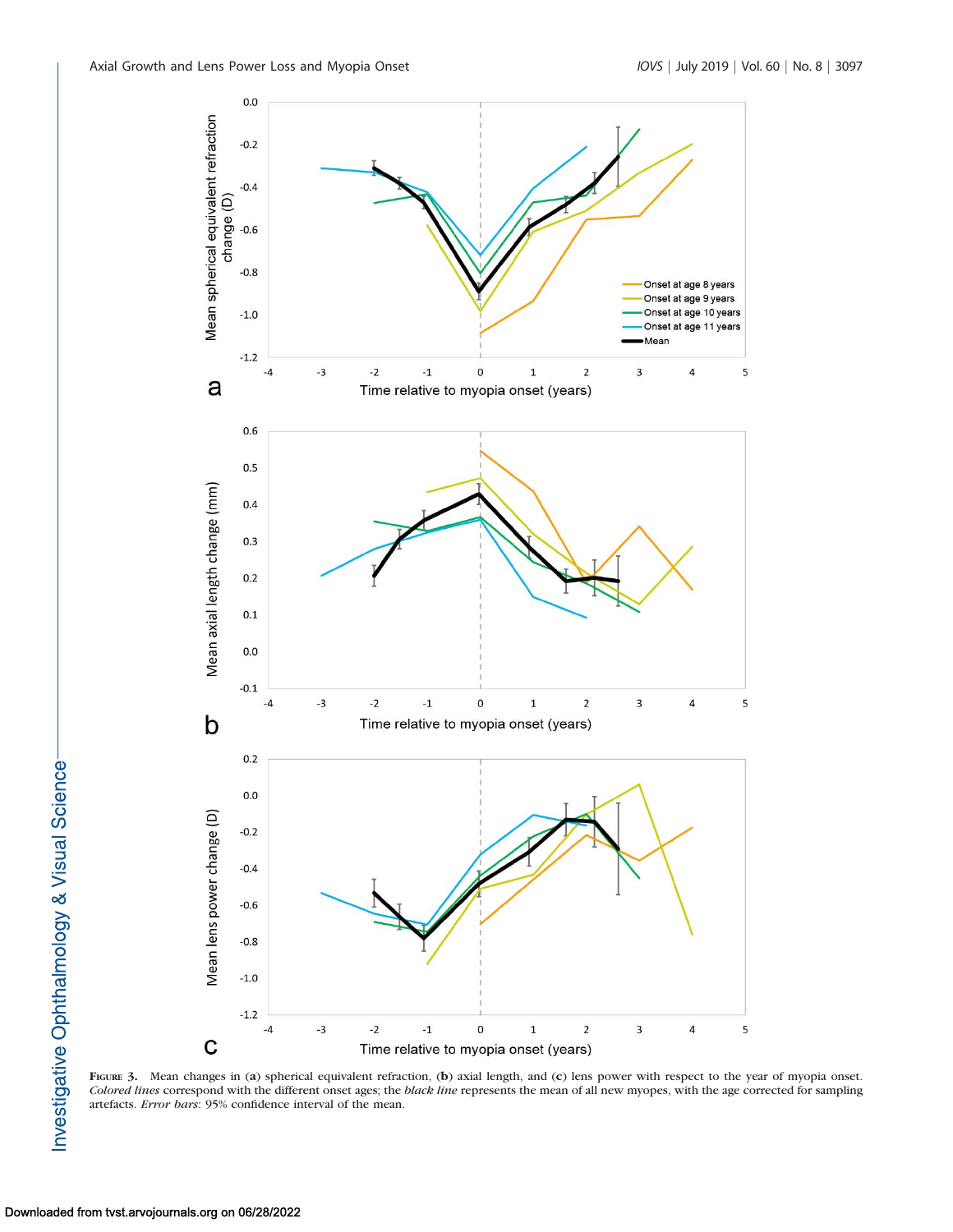variations in lens power loss, $2$  leading, for example, to longer emmetropic eyes with lower lens power.<sup>16</sup>

Up to 3 years before myopia onset, future myopes still have a near-emmetropic refraction. Their axial growth rates, however, are faster than in emmetropes, most likely affected by known risk factors, such as large amounts of near work activities and time spent indoors.<sup>19,20</sup> At first, the high axial growth rate would be compensated by an increased lens power loss rate, which continues until 1 year before myopia onset. At this stage, as was originally postulated by Mutti et al.,<sup>5</sup> the lens seems to reach a physiologic limit below which it is unable to lose power efficiently, $17$  causing a sudden deceleration in lens power loss. Meanwhile, axial growth is at a relatively high rate, which, combined with the abrupt change in lens power loss, leads to a rapid shift in SER that leads to the onset of myopia. After onset, the axial elongation slows down due to the myopic defocus or the age-related slowing in axial growth. As these growth rates are higher in younger children, this slowing would take longer in early-onset myopes, leading to higher amounts of myopia. $3$  This combination of changes explains why myopes have lower lens power than emmetropic eyes in children and adults.16,21

The suggestion that changes in lens power loss have a role in myopia was previously reported for the CLEERE study, where lens power loss ceased immediately at myopia onset. The Guangzhou twin study, $3$  on the other hand, found no such variations in lens power loss, while our results confirmed those of the CLEERE study, albeit with a more gradual transition. These discrepancies may originate from ethnic, environmental, or methodologic differences between studies, such as the use of phakometry, the Bennett-Rabbetts formula in the Guangzhou study, and the Bennett formula in our study. Another difference lies in the fact that the CLEERE and Guangzhou studies superimposed data from all onset ages, thereby averaging out the nuances between early-onset and later-onset myopes. This by itself would not be sufficient to explain the discrepancy, however, or further analysis with independently collected datasets and a wider range of myopia onset ages would be recommended to confirm the current results. It also would be interesting to extend these analyses to adolescent groups, but longitudinal biometric studies are not yet available for this important age group<sup>17,22</sup> when myopia incidence can peak in some low prevalence environments.<sup>23</sup>

Several theories have been proposed as to why the lens loses its power over time.<sup>16</sup> Based on the longitudinal Orinda study,<sup>6</sup> Mutti et al.<sup>18</sup> hypothesized that lens thinning was the result of zonular traction, mediated by ciliary muscle tension during ocular growth. Eventually lens thinning and power loss would reach a limit due to scleral expansion in myopic children, explaining their original observation of a slowing lens power loss at the age at 10 years, when myopia has a peak in incidence.<sup>23</sup> Meanwhile, an earlier analysis<sup>12</sup> of the current Singaporean cohort suggested that in theory school age lens power loss results from a loss in its surface power, combined with lens compacting and internal remodeling of the gradient refractive index. This internal remodeling might be the result of shape changes, which in turn could alter the curvatures of the isoindical surfaces of gradient index (i.e., surfaces of equal refractive index).16,24 To simplify complex measurements, studies often use the equivalent index, which is the refractive index that a homogeneous lens must have to match the power of the lens surfaces and gradient index power. The CLEERE and Orinda<sup>6</sup> studies measured lens curvatures and lens equivalent index, finding decreasing values of both in school children.<sup>5,6</sup> Meanwhile, Mutti et al. $5$  also reported an increased lens equivalent index in myopes after onset,<sup>5</sup> which is in contrast with the fact that myopes have lower lens power. Although,

the gradient index profile has not yet been measured for different refractive errors, there are some indirect indications that myopic eyes could have a steeper gradient, such as the fact that older, myopic eyes are less prone to lose lens power or to have hyperopic shifts in adult years, $^{25}$  as if they could have reached a limit of lens power loss in early ages. This leaves open the question of how increased axial elongation could be linked to more power loss before myopia onset.

Note that one clear indicator for future myopia seems to be a much faster axial growth rate, so the onset axial length of 23.80 mm in boys and  $\pm 23.71$  mm in girls;  $P < 0.001$ ) is reached long before most emmetropes would reach it (if at all). Interestingly, this is very similar to the mean axial length at onset reported by the CLEERE study.<sup>4</sup> Limitations of the study are related with the large interindividual variations and measurements of biometry in some young children might be difficult to collect. Also, variations can occur between different time points of the follow-up. Subject ethnicity was not considered, which is known to affect myopia.

The clinical applications of the current work will be limited at the current stage, as the reported changes are rather subtle and cannot be used to predict a patient's myopia risk. However, the observation that the increase in axial length growth and lens power loss precede the myopia onset shows that genetic and environmental factors act well before the eye officially becomes myopic, which may be of great use in defining or evaluating new approaches to myopia prevention.<sup>19</sup> Optical interventions to control myopia may be implemented during the phase of active changes before the onset of myopia and tested in premyopic children for prevention of myopia onset.

## Acknowledgments

Supported by SNEC HREF JX0072 (Epidemiology & Community– based interventions) and National Myopia Research Council (NMRC/0975/2005).

Disclosure: J. Rozema, None; S. Dankert, None; R. Iribarren, None; C. Lanca, None; S.-M. Saw, None

## References

- 1. Flitcroft DI. Is myopia a failure of homeostasis? Exp Eye Res. 2013;114:16–24.
- 2. Wallman J, Winawer J. Homeostasis of eye growth and the question of myopia. Neuron. 2004;43:447–468.
- 3. Xiang F, He M, Morgan IG. Annual changes in refractive errors and ocular components before and after the onset of myopia in Chinese children. Ophthalmology. 2012;119:1478–1484.
- 4. Mutti DO, Hayes JR, Mitchell GL, et al. Refractive error, axial length, and relative peripheral refractive error before and after the onset of myopia. Invest Ophthalmol Vis Sci. 2007; 48:2510–2519.
- 5. Mutti DO, Mitchell GL, Sinnott LT, et al. Corneal and crystalline lens dimensions before and after myopia onset. Optom Vis Sci. 2012;89:251–262.
- 6. Zadnik K, Mutti DO, Fusaro RE, Adams AJ. Longitudinal evidence of crystalline lens thinning in children. Invest Ophthalmol Vis Sci. 1995;36:1581–1587.
- 7. Rozema JJ, Atchison DA, Tassignon M-J. Comparing methods to estimate the human lens power. Invest Ophthalmol Vis Sci. 2011;52:7937–7942.
- 8. Wong HB, Machin D, Tan SB, Wong TY, Saw SM. Ocular component growth curves among Singaporean children with different refractive error status. Invest Ophthalmol Vis Sci. 2010;51:1341–1347.